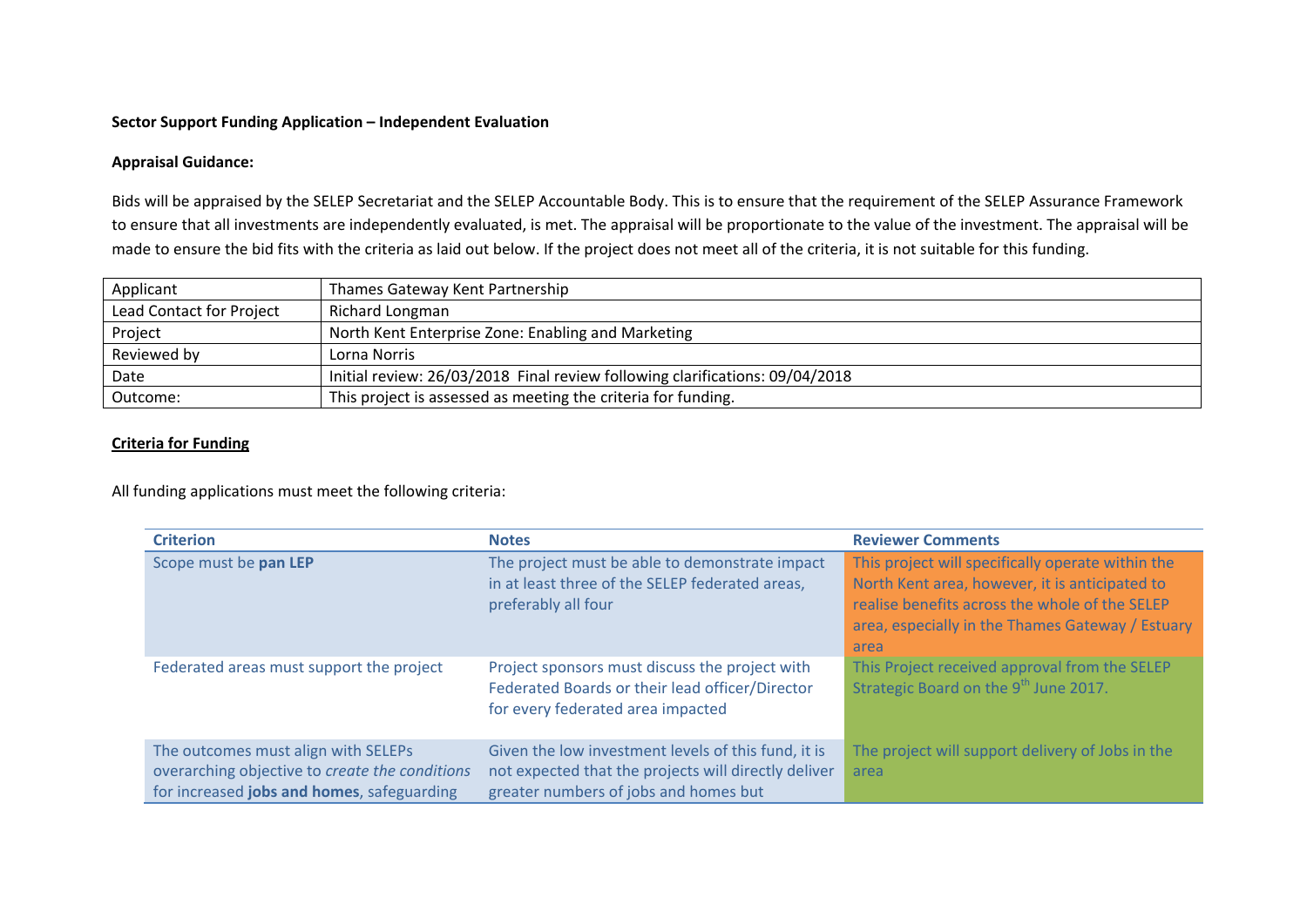| existing jobs and raising skill levels                                                                                   | applicants must be able to demonstrate how the<br>project will be part of creating the conditions for<br>greater numbers of jobs and homes                                                                                                                                                                     |                                                                                                                                   |
|--------------------------------------------------------------------------------------------------------------------------|----------------------------------------------------------------------------------------------------------------------------------------------------------------------------------------------------------------------------------------------------------------------------------------------------------------|-----------------------------------------------------------------------------------------------------------------------------------|
| The project must align with the SELEP<br>priorities as defined in the Strategic<br><b>Economic Plan</b>                  | Applicants should highlight which objective(s)<br>that their project supports. If you are unable to<br>identify an objective to align to, this would<br>suggest your project is not suitable for this<br>funding                                                                                               | Project focuses on the Thames Gateway which is<br>a key priority for the SELEP; it also aligns to a<br>number of other priorities |
| The project must be for a discrete piece of<br>work, not ongoing or business as usual (BAU)<br>costs                     | This funding is project based, that is a stand-alone<br>piece of work, with defined start and finish dates<br>and clearly identified inputs and outputs.                                                                                                                                                       | This is for a one-off cost to meet the LDO cost                                                                                   |
| Minimum application value is £25,000 and<br>maximum application value is £200,000                                        | Bids outside of this range will not be considered                                                                                                                                                                                                                                                              | Value sought is £161,000                                                                                                          |
| Funding will be awarded as a grant to<br>support revenue spending only                                                   | Capital bids will not be considered                                                                                                                                                                                                                                                                            | This is a revenue cost                                                                                                            |
| Match funding of 30% must be<br>demonstrated                                                                             | Applicants must be able to evidence at least 30%<br>of match funding at time of application. This<br>match can be either cash or non-cash. The source<br>of this match must be identified and other SELEP<br>funding or SELEP resource (including SELEP<br>working group time) cannot be submitted as<br>match | Match funding is 42.2%                                                                                                            |
| Projects are expected to be a maximum of 12<br>months duration. Exceptions will be<br>considered on a case by case basis | Funding can be provided in more than one<br>financial year if the 12 month period straddles<br>two financial years                                                                                                                                                                                             | A small amount of funding requested for<br>2017/18; remaining funding required in 2018/19                                         |
| The project must demonstrate Value for<br>Money and comply with the SELEP Assurance                                      | Further guidance on demonstrating Value for<br>Money in a proportional manner can be found in                                                                                                                                                                                                                  | BCR based on the direct benefit to the public<br>sector are expected to range between:                                            |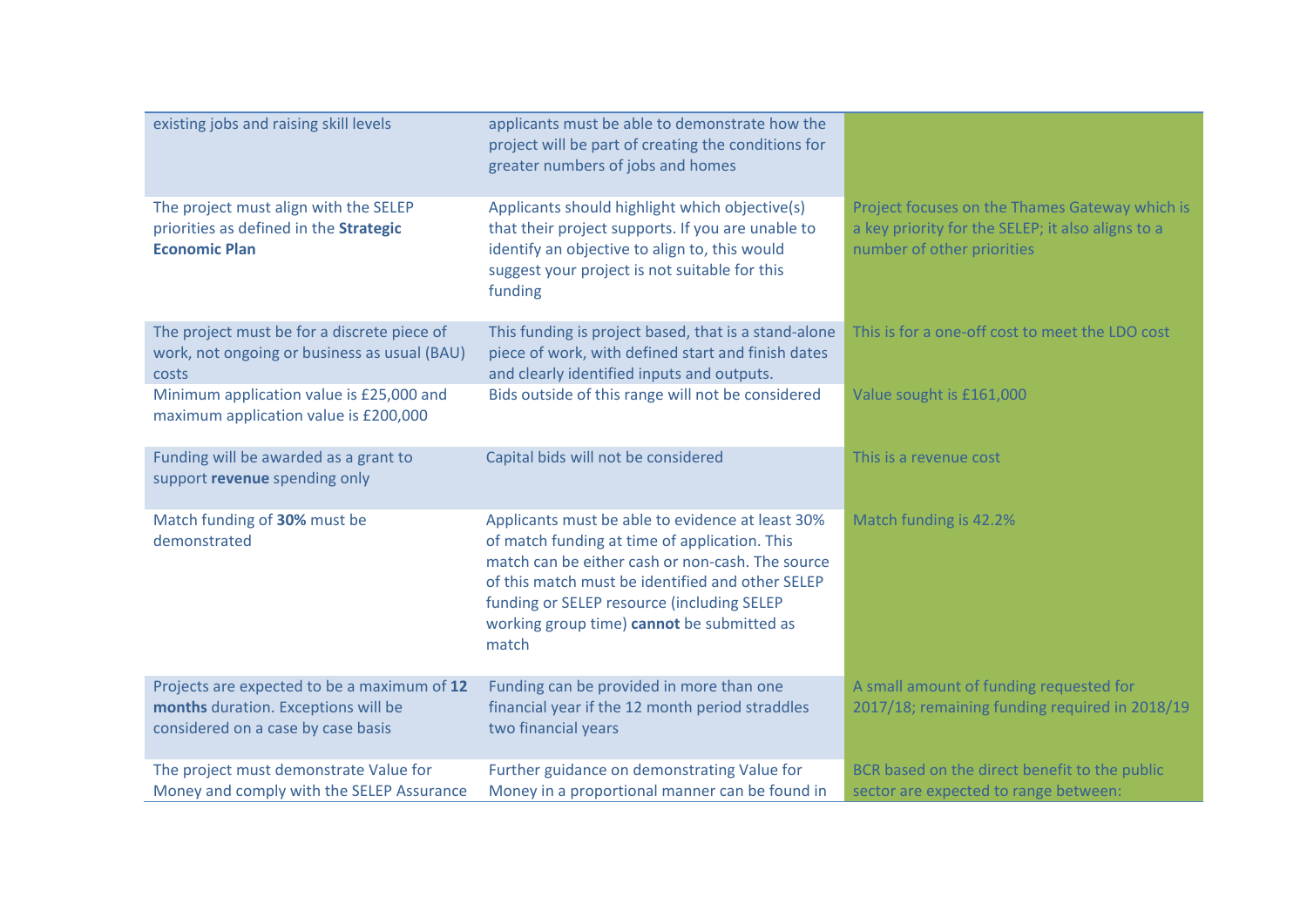| Framework                                                                         | <b>Annex A</b>                                                                                                                                              | £338,000: £278,310 = 1.21:1; and<br>£534,000: £278,310 = 1.92:1<br>The above calculation indicates that medium<br>VFM is only achieved if the most optimistic<br>estimates in business rate yield are realised and<br>the anticipated, but unquantified, additional<br>benefits are taken into account.<br>It should be noted that the above BCR<br>assumptions are based only on the potential<br>benefits arising from the acceleration of business<br>rate yield; there are also further potential<br>benefits identified to the businesses occupying<br>the investment space which can be expected to<br>realise a public value benefit which is<br>unquantified. For example, additional Gross<br>Value Added benefits are likely to occur though<br>the acceleration of job creation though the<br>delivery of the employment space.<br>The above satisfies the Assurance Framework<br>requirement for VFM under exemption 1. |
|-----------------------------------------------------------------------------------|-------------------------------------------------------------------------------------------------------------------------------------------------------------|-------------------------------------------------------------------------------------------------------------------------------------------------------------------------------------------------------------------------------------------------------------------------------------------------------------------------------------------------------------------------------------------------------------------------------------------------------------------------------------------------------------------------------------------------------------------------------------------------------------------------------------------------------------------------------------------------------------------------------------------------------------------------------------------------------------------------------------------------------------------------------------------------------------------------------------|
| The project must be supported by a lead<br>County/Unitary Authority or equivalent | The preferred route of contracting would be with<br>one of the County/Unitary authorities. Other<br>contracts will be considered on a case by case<br>basis | Medway Council is the lead authority for any<br>SELEP funding awarded for this project, however,<br>the project is also supported by Maidstone<br>Borough Council.                                                                                                                                                                                                                                                                                                                                                                                                                                                                                                                                                                                                                                                                                                                                                                  |